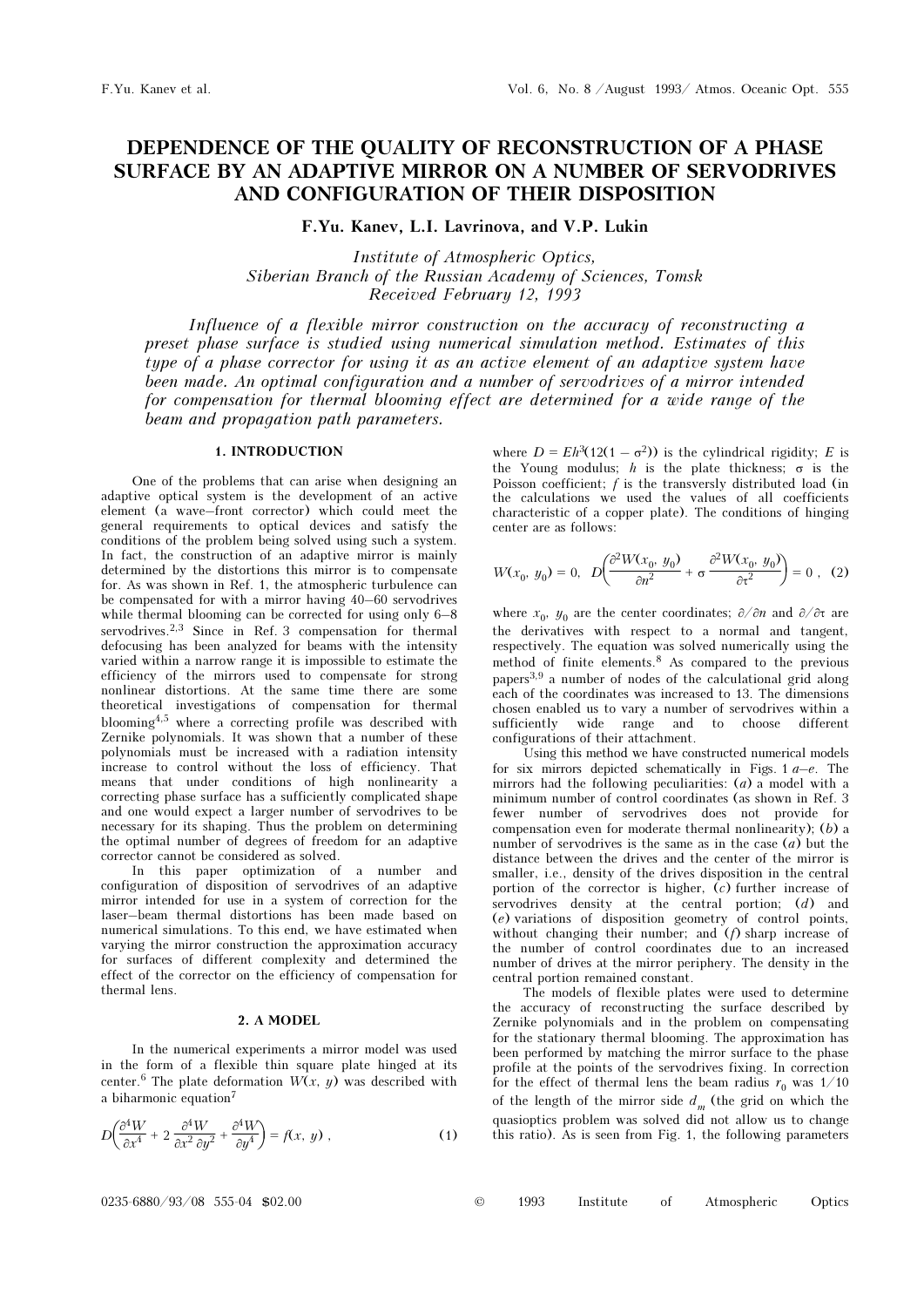of the corrector were varied: density of servodrives in the region covered by the beam, their number, and configuration of their fixing. In so doing, the models constructed made it possible to estimate separately the effects of the aforementioned factors on both the precision of shaping the assigned profile with a mirror and the efficiency of the correction for thermal lens effect.



FIG. 1. Models of adaptive mirrors.

The surface to be approximated was assigned with the polynomials given in Ref. 10 (the representation is in a polar system of coordinates):  $Z_1 = 2 r \cos\Theta$  (tilt),  $Z_2 = \sqrt{3} (2 r^2 - 1)$ (defocusing),  $Z_3 = \sqrt{6} r^2 \sin(2\Theta)$  (astigmatism),

 $Z_4 = \sqrt{8} (3 r^2 - 2 r) \sin\Theta$  (coma),  $Z_5 = \sqrt{6} r^3 \sin(3\Theta)$ ,  $Z_6 = \sqrt{5} (3 r^4 - 2 r^2 + 1)$  (spherical aberration),  $Z_7 = \sqrt{10} (4 r^4 - 3 r^2) \sin(2\Theta), Z_8 = \sqrt{10} r^4 \sin(4\Theta),$  $Z_9 = \sqrt{12} (10 r^5 - 12 r^3 + 3 r) \sin \Theta,$ 

 $Z_{10} = \sqrt{12} (5 r^5 - 4 r^3) \sin(3\Theta), Z_{11} = \sqrt{12} r^5 \sin(5\Theta).$  We changed the numbering since the polynomials obtained by rotating the system of coordinates were omitted. The accuracy of shaping was characterized by a relative rms error ε:

$$
\varepsilon = \left\{ \frac{\int \int (\varphi - W)^2 f \, dx \, dy}{\int \int \varphi^2 f \, dx \, dy} \right\}^{1/2},\tag{3}
$$

where  $\varphi$  is the assigned profile of phase distribution,  $W$  is the bending of the mirror surface,  $\vec{f} = \exp(-(x^2 + y^2)/r_f^2)$  is the weighting function, and  $r_f$  is the radius of the weighting function.

Correction has been calculated for a path with the length 0.5  $z_d$ ,  $z_d$  is the diffraction length. The path was divided into two portions: a portion occupied with a distributed thermal lens (the length  $z_{NL}$ ) and a portion of linear propagation with the length  $z<sub>L</sub>$ . Nonlinearity of the medium was determined by the parameter  $R_{\alpha}$  (Ref. 3) which is proportional to the radiation intensity. A beam in the plane  $z_0 = z_{NL} + z_L$  was characterized by a focusing criterion which is proportional to the power incident on the aperture of given dimensions

$$
J = \frac{1}{P_0} \int \int \rho(x, y) I(x, y, z_0) \, dx \, dy , \qquad (4)
$$

where  $P_0$  is the total power,  $I$  is the intensity,  $\rho = \exp(-(x^2 + y^2)/r_0^2)$  is the weighting function, and  $r_0$ is the initial radius of the beam.

The control was performed using the algorithm for a modified phase conjugation<sup>3</sup> which had some peculiarities in application to solving the problem under study. Thus, the mirror was used not for phase approximation during the control but for shaping the surface determined from the correction. That is, an optimal phase surface  $U_{\text{opt}}(x, y)$  was determined which then was approximated with the mirror. Such an approach enabled us, on the one hand, to directly estimate the accuracy of shaping sufficiently complicated profiles and to determine the reduction of correction quality caused by the mirror and, on the other hand, to simplify and shorten the calculations.

### 3. RESULTS

The accuracy of reconstructing the polynomials with mirrors  $b, c$  (Fig. 1) is illustrated in Fig. 2. Depicted in the figures are the values of the rms error ε obtained for different radii of the weighting function  $r_f$ . Similar plots for the remaining models are not included into this paper since the behavior of the curves is quite similar to the results presented here. In particular, when the mirror  $(a)$  is used the rms error is somewhat larger than that for the mirror (b) for all the polynomials. The models  $c-f$  (Fig. 1) give, in fact, equal values  $\epsilon$  for  $r_f = 1/10 d_m$  (i.e., in the region occupied with a beam in the quasioptics problem).



FIG. 2. Accuracy of Zernike polynomials reconstruction with mirrors b (a) and c (b) from Fig. 1:  $\varepsilon$  is the rms error,  $N_z$  is the number of the Zernike polynomial to be reconstructed,  $r_f = 1/10 d_m$  (curve 1),  $r_f = 1/5 d_m$ (curve 2), and  $r_f = 1/2 d_m$  (curve 3).

From a comparison of data represented in Fig. 2a and b as well as from description of the relevant results for other models one can draw a conclusion that the correctors (a) and (b) (Fig. 1) in their central portion shape the complex surfaces (polynomials with  $N_z \ge 9$ ) with lower accuracy than the remaining mirrors do. The errors ε at the center are almost equal for the models  $c-f$ . Since the number of polynomials sufficient for compensation for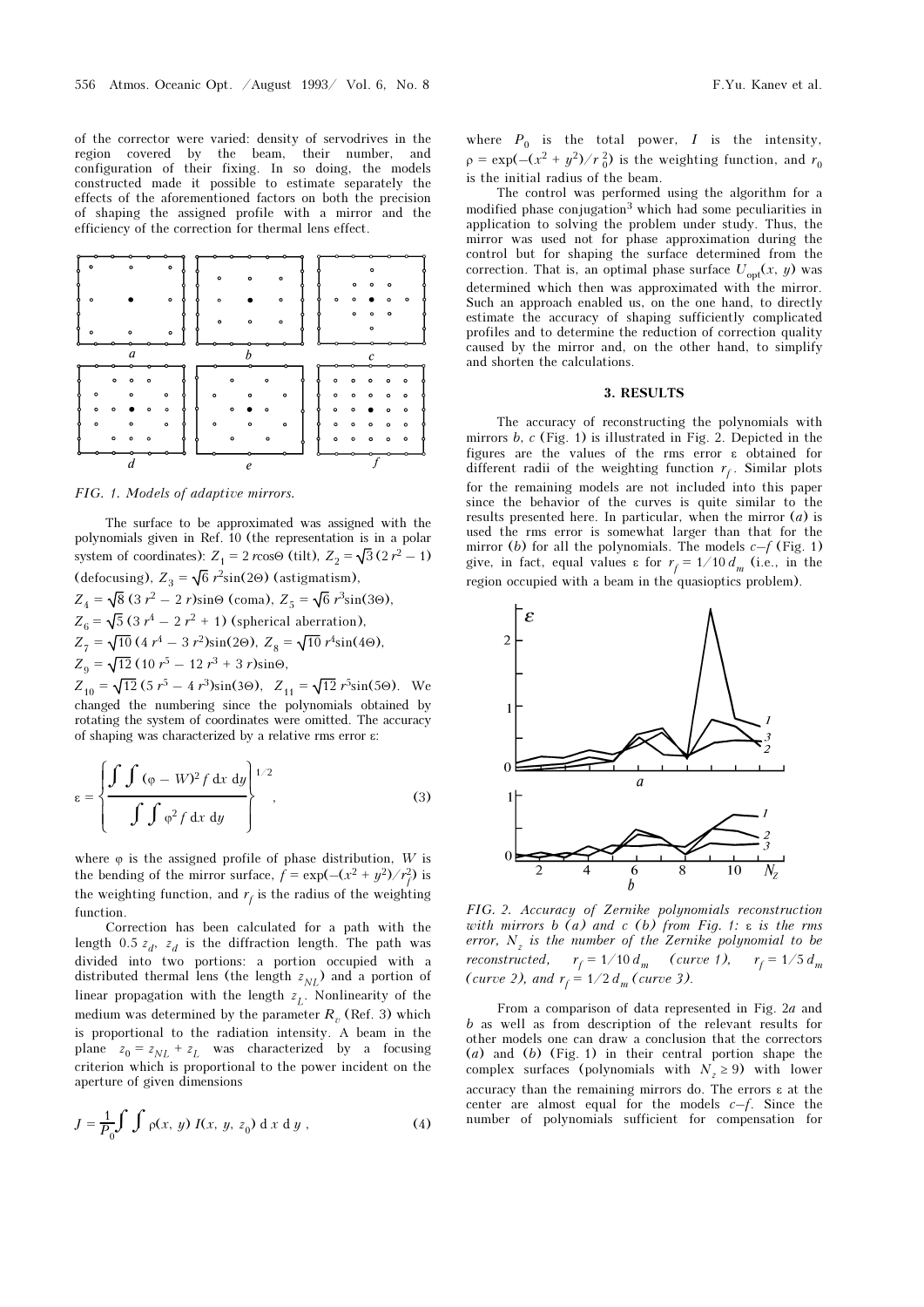thermal nonlinearity is approximately known<sup>5</sup> one can assume that the use of mirrors  $(a)$  and  $(b)$  is reasonable for  $z_{NL} \approx 0.5z_d$  and  $R_v \approx -20$ . We may also expect that more mirrors of more complicated shapes must be used to correct a thin thermal lens with larger values of the parameter  $R_{y}$ .

The efficiency of compensation for thermal blooming is shown in Tables I–IV where the resulting values of the focusing criterion *J* and the rms error  $\varepsilon(r_f)$  obtained for the radius of the weighting function  $r_f = r_0$  ( $r_0$  is the initial radius of the beam) are tabulated.

TABLE I. Resulting values of the focusing criterion J. *Parameters used:*  $R_v = -20$ ,  $z_{NL} = 0.5$ ,  $z_L = 0$ . Initial value  $J_0 = 0.19$  and for an ideal corrector  $J_{\text{ideal}} = 0.41$ .

| Servodrives<br>configuration |      |      |      |      |      |      |
|------------------------------|------|------|------|------|------|------|
|                              | 0.38 | 0.39 | 0.40 | 0.41 | 0.41 | 0 40 |
| $\epsilon(r_f = r_0)$        | 0.10 | 0.05 | 0.09 | 0.09 | 0.09 | O O9 |

TABLE II. Resulting values of the focusing criterion J. Parameters used:  $R_v = -30$ ,  $z_{NL} = 0.5$ ,  $z_L = 0$ . Initial value  $J_0 = 0.11$  and for an ideal corrector  $J_{\text{ideal}} = 0.29$ .

| Servodrives<br>configuration |      |      |      |      |      |      |
|------------------------------|------|------|------|------|------|------|
|                              |      | 0.26 | 0.25 | 0.24 | 0.26 | 0.26 |
| $\epsilon(r_f = r_0)$        | 0.80 | 0.75 | 0.40 | 0.44 | 0.44 | 0.40 |

As is seen from Table I, compensation for the effect of a distributed thermal lens of a moderate lens power can be done with all mirrors and equally efficiently. The resulting values of the criterion  $J$  are close to the values  $J_{\text{ideal}}$ obtained with an ideal corrector, the errors ε being small.

With the increase of nonlinearity (Table II,  $R_v = -30$ )  $\epsilon$  for the models (*a*) and (*b*) becomes much larger than that for the remaining ones but the efficiency remains approximately equal for all the correctors. Precision of the approximation for this case is illustrated by Fig. 3 where a section of the phase profile by the XOZ plane and corresponding bending of the mirror (configurations b and c) are presented. The error is seen to decrease when the model  $(b)$  is replaced by the model  $(c)$  (Fig. 1) but the surface to be reconstructed is sufficiently smooth and apparently just this fact explains the situation when the presence of errors does not result in the reduction of the field concentration.

Much more complicated configurations of phase surfaces are observed for the parameters  $z_{NL} = 0.1 z_d$ ,  $z_{NL} = 0.4 z_d$ , and  $R_v = -90$  (Fig. 4). Under these conditions the mirrors (a) and (b) do not reconstruct characteristic features of the phase and hence the resulting values of J decrease (Table III). The remaining models provide for approximately the same concentration of the field in the recording plane.

Increase of the thin thermal lens power (Table IV,  $R_{v} = -110$ ) leads to further increase of ε for the configurations  $(a)$  and  $(b)$  (Fig. 1). As a consequence, the resulting values of J decrease that is most noticeable for the mirror  $(a)$  which does not provide the growth of the focusing criterion during the beam control.

Thus it should be pointed out in conclusion that the efficiency of correction for thermal nonlinearity with an adaptive mirror is determined, first of all, by the density of disposition of servodrives in the region occupied with a beam. This conclusion is supported not only by the increase of  $J$  when going from the model  $b$  to the model  $c$  (Fig. 1) but also by the fact that the resulting values of the criterion for the mirror  $(f)$ , where the number of drives at the periphery has been substantially increased as compared to that for the remaining models, do not increase.

TABLE III. Resulting values of the focusing criterion J. Parameters used:  $R_p = -90$ ,  $z_{NL} = 0.1$ , and  $z_L = 0.4$ . *Initial value*  $J_0 = 0.07$  *and for an ideal corrector*  $J_{\text{ideal}} = 0.42$ .



FIG. 3. Bending of the mirror reconstructing the correcting phase surface (section by the ZOX plane). Curve 1 represents the profile of the phase surface, while curve 2 shows the profile of the mirror.  $(a)$  is for servodrive configuration b from Fig. 1 and (b) for the configuration c from Fig. 1. Parameters used:  $z_{NL} = 0.5$ ,  $z_L = 0$ , and  $R_v = -30$ .